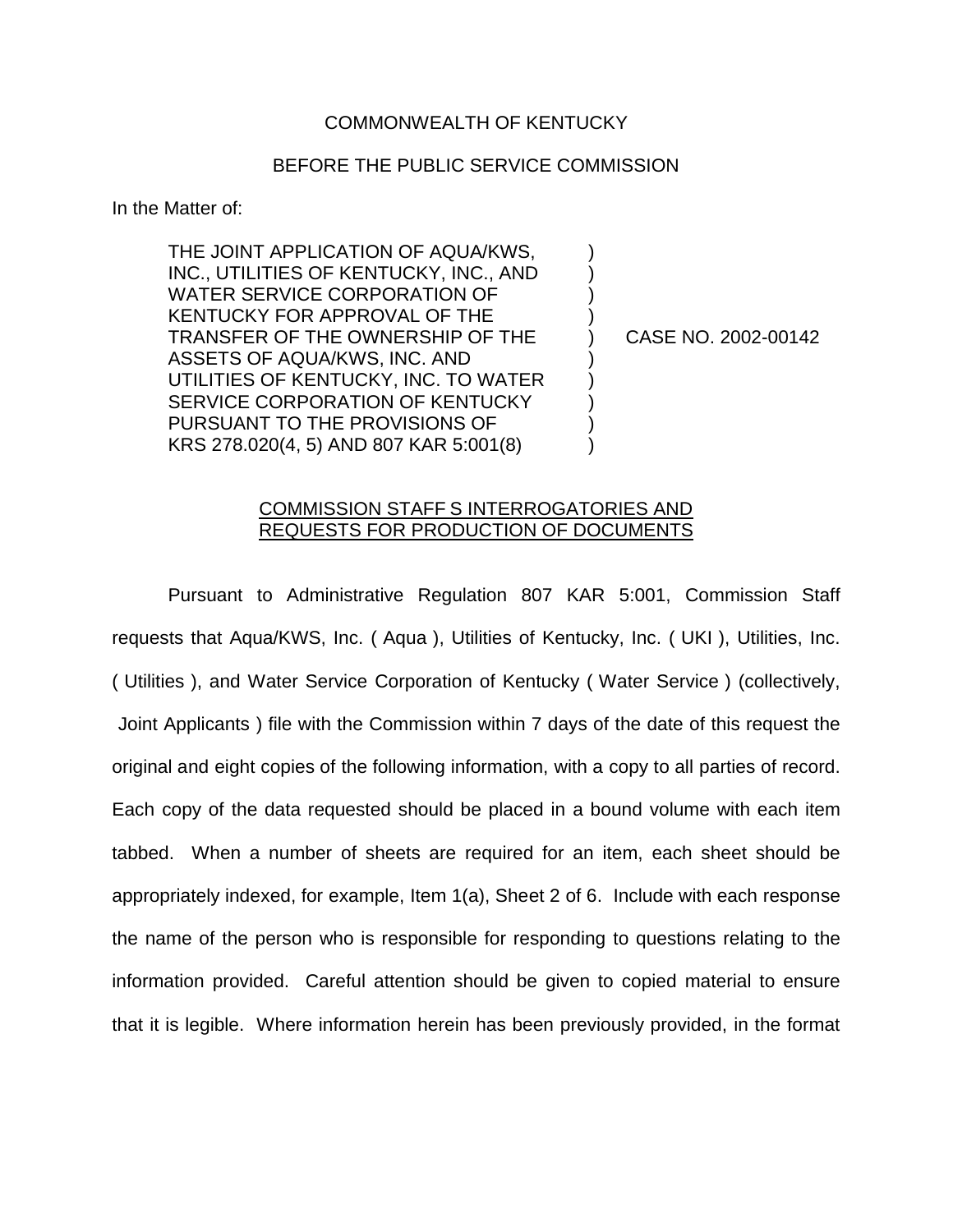requested herein, reference may be made to the specific location of said information in responding to this information request.

1. Refer to Page 6, Item 21 of the Joint Application. State whether Water Service intends to transfer or eliminate any Aqua employees after the initial transition phase.

2. Will Water Service convert Aqua s customers to new customer service and billing systems? If yes, explain the steps Water Service will take to ensure a smooth transition to these new systems.

3. Are Aqua employees protected by a collective bargaining agreement? If yes, state whether Water Service intends to fulfill the terms of the agreement if the Commission approves this acquisition.

4. Identify all states in which Utilities operates.

a. Provide all required service quality and performance reports for each of these states.

b. Identify any quality of service concerns that have been noted in orders from these states for the last 5 years.

5. Provide a copy of the journal entries Aqua will record to reflect the sale of its assets to Water Service.

6. Provide a copy of the journal entries Water Service will record to reflect the purchase of Aqua s assets.

7. a. Provide detailed and itemized schedules of the total costs related to the asset purchase incurred by Water Service or Utilities as of the date of this request.

-2-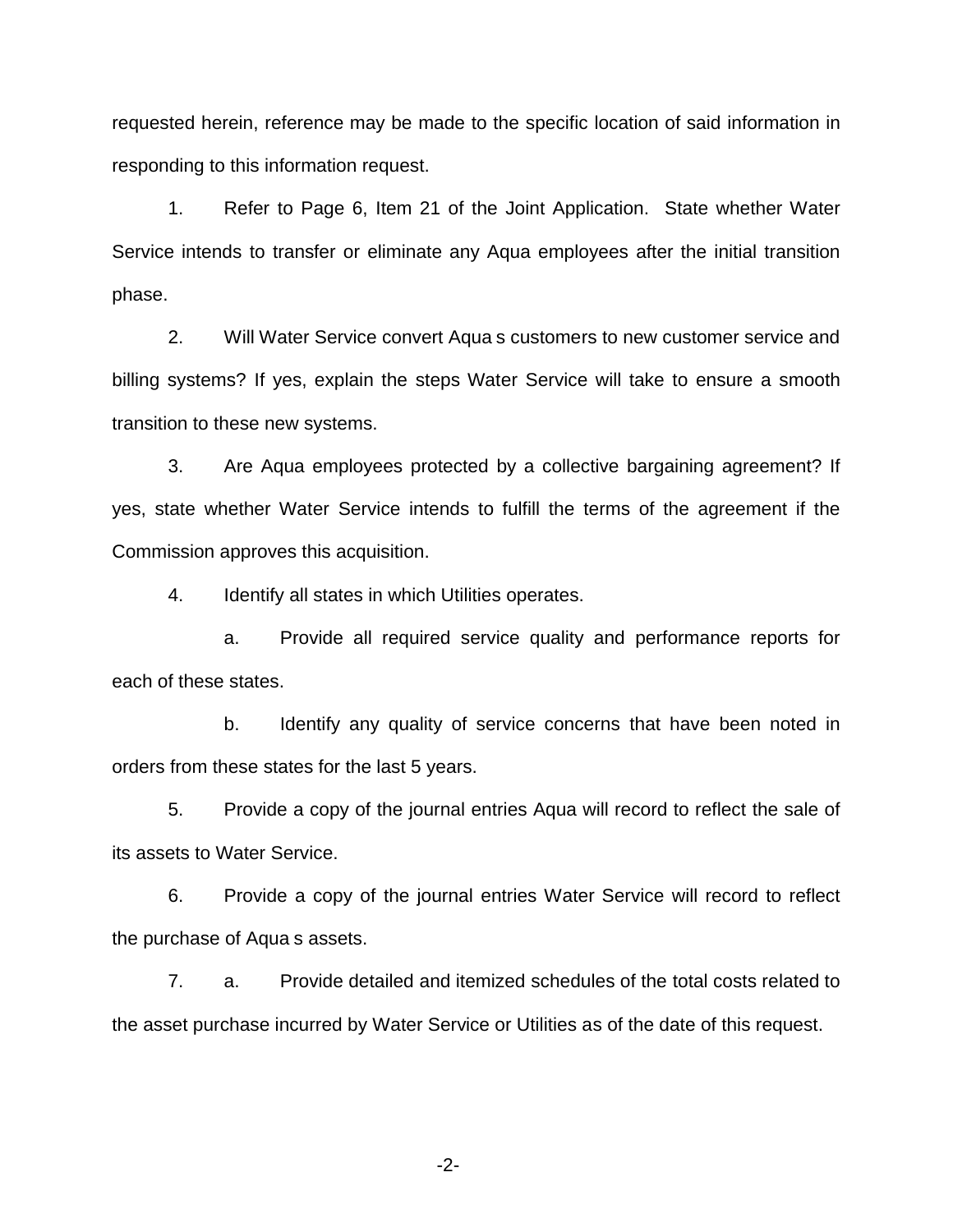b. Provide detailed and itemized schedules of the total costs related to the asset purchase that Water Service or Utilities expects to incur.

8. a. Provide detailed and itemized schedules of the total costs related to the asset purchase incurred by Aqua or UKI as of the date of this request.

b. Provide detailed and itemized schedules of the total costs related to the asset purchase that Aqua or UKI expects to incur.

9. State whether Aqua will bear any of the costs incurred by Water Service or Utilities that are related to the asset purchase.

10. Joint Applicants state that the proposed purchase price of \$3,150,084 represents the fair market value of Aqua s assets. Provide copies of any analysis or study performed by Joint Applicants to support their representation.

11. In Case No.  $9059<sup>1</sup>$ , the Commission determined. The burden of proof is upon the utility to justify its investment at the price in excess of the net original cost based on economic and quality of service criteria. To meet this burden of proof, the Commission established the criteria a utility must meet in order to recover any investment in excess of the net original cost ( plant acquisition adjustment ). Provide evidence to show that Water Service s proposed purchase of Aqua s assets meets the following criteria:

a. The purchase price was established by arm s-length negotiation.

-3-

<sup>&</sup>lt;sup>1</sup> Case No. 9059, An Adjustment of Rates of Delta Natural Gas Company, Inc. (Order dated September 11, 1985).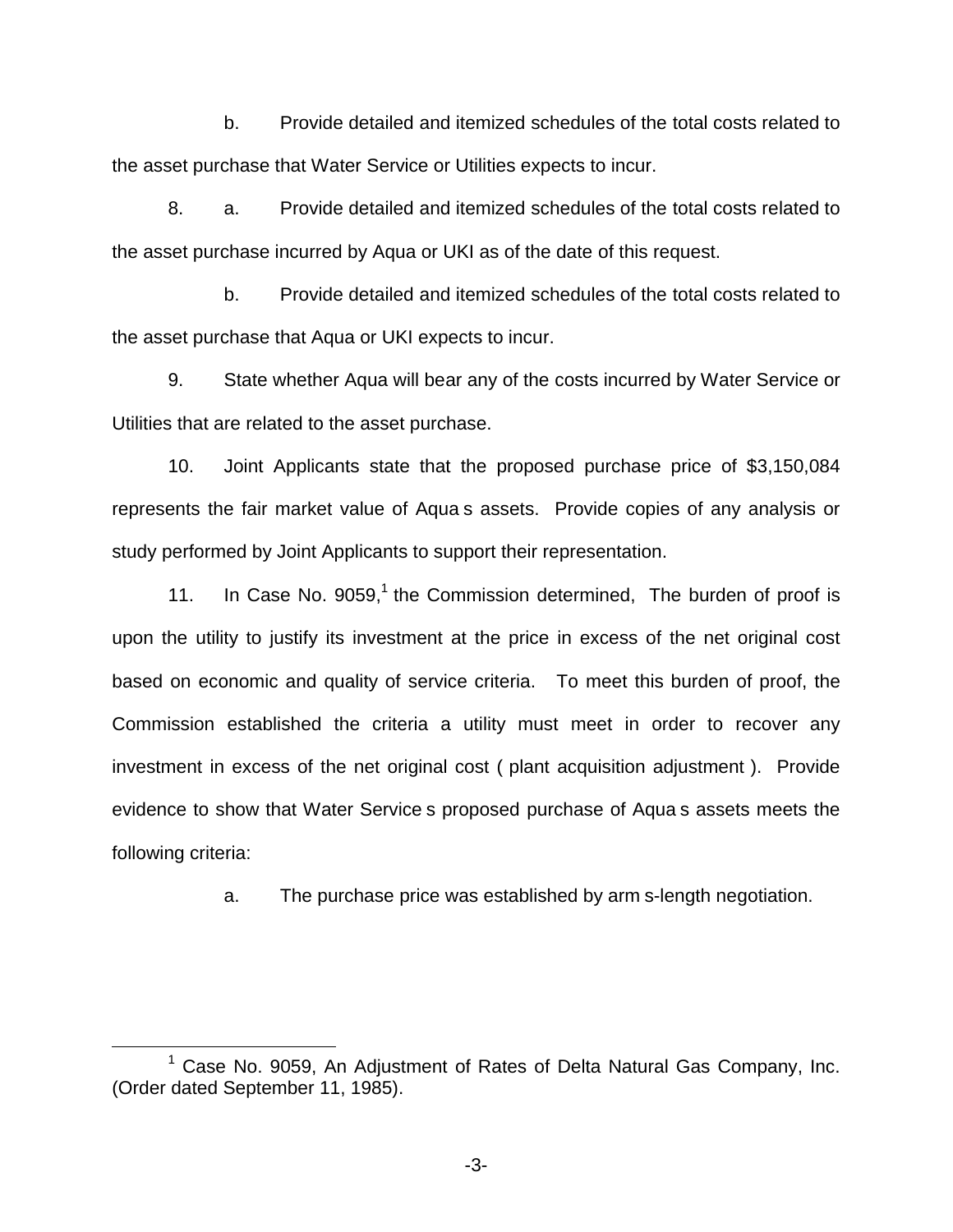b. The initial investment plus the cost of restoring the facilities to required standards will not adversely affect the rates charged to existing and new customers.

c. Operational economies can be achieved through the acquisition.

d. The purchase price of utility and non-utility property can be clearly identified.

e. The purchase price will result in overall benefits in the financial and service aspects of the utility s operations.

12. In prior transfer cases, the Commission has mandated that the acquiring utility agree not to recover any plant acquisition adjustment from the ratepayers. In these instances the excess paid over the net book values is borne by the stockholder. Provide Joint Applicants position regarding this approval condition.

13. Provide a complete description of the process used by Water Service and Utilities to arrive at the purchase price of \$3,150,084.

14. Describe how Water Service proposes to finance the purchase of Aqua s assets.

15. According to the Agreement for Purchase and Sale of Assets, the purchaser will assume the liability for customers deposits. Administrative Regulation 807 KAR 5:006, Section 7(6), requires that interest on customers deposits be paid on an annual basis either by refund to the customers or a credit on the customers bills.

a. Has Aqua paid interest on customers deposits annually as required by regulation?

-4-